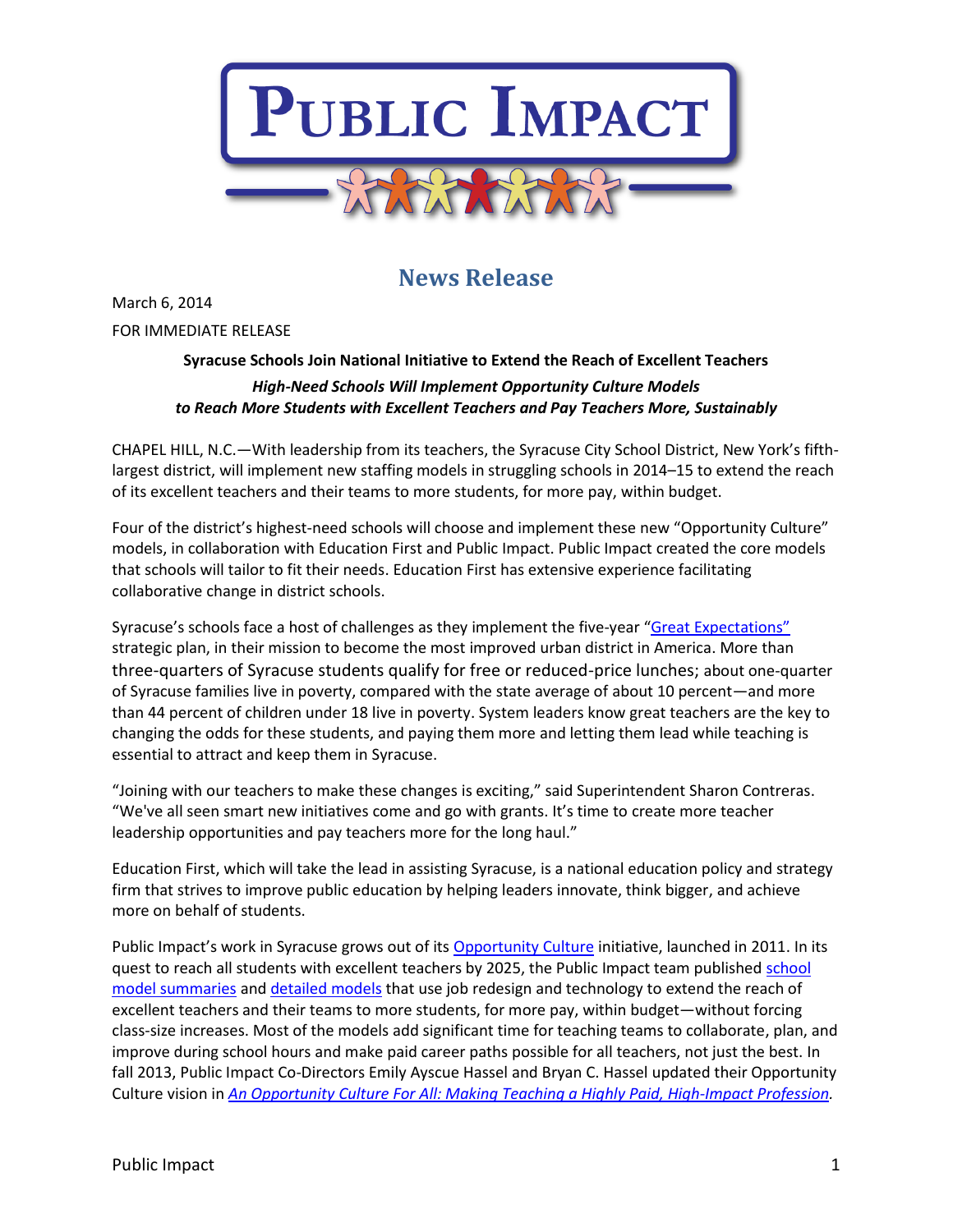Excellent teachers—those in the top 20 to 25 percent—are the ones who, on average, help students make a year and a half worth of learning growth annually and excel at developing students' higher-order thinking skills. Students who start out behind need excellent teaching consistently to catch up, and students in the middle need the same to advance toward rising global standards.

In an Opportunity Culture, excellent teachers are accountable for every student's learning, and these teachers and their teams earn more for reaching more students. Good, solid teachers work side by side with outstanding peers, who can set a high standard for learning and help whole teams excel. Pilot schools in other districts in the Opportunity Culture initiative received about 30 applications for every open reach-extension position in 2013–14. Schools may find these higher-paying models especially effective for recruiting and retaining excellent teachers and teams in hard-to-staff schools and positions, such as STEM teaching.

The Syracuse district received a "Strengthening Teacher and Leader Effectiveness" grant from the New York State Education Department to help with implementation and transition costs of the Opportunity Culture models. The district will not need grants to continue the pay supplements for teachers.

Each pilot school has created its own school design team, led by teachers and some school administrators, to select and adapt the Opportunity Culture job models to fit each school's needs, or to create their own models. Each school's design will meet a set of guiding principles established by the district, based on Public Impact's Opportunity Culture principles (shown in the box at right).

The models include, for example:

 **Multi-Classroom Leadership**. A multi-classroom leader is an excellent teacher who leads a team. The "MCL" stays in the classroom as a teacher; is accountable for the team's teaching and the outcomes of all the team's students; sets the methods and materials used; and collaborates with and develops the team.

#### **Opportunity Culture Principles**

*Teams of teachers and school leaders must choose and tailor models to:*

- 1. Reach more students with excellent teachers
- 2. Pay teachers more for extending their reach
- 3. Fund pay within regular budgets
- 4. Provide protected in-school time and clarity about how to use it for planning, collaboration, and development
- 5. Match authority and accountability to each person's responsibilities
- **Time Swaps:** When a school uses Time Swaps, students work as little as an hour per day online, mastering basic skills, or offline on projects or individual work, to master basic skills. This frees teachers' time to reach more students and focus in-person instruction on personalized, higherorder learning. Teachers also gain planning and collaboration time.
- **Elementary Specialization:** In this model, a teacher who has demonstrated excellence in one subject or subject pair (for example, math and/or science, or language arts and/or social studies) teaches just those subjects, with support from other teachers and paraprofessionals.

"These models respect teachers and help them deliver for kids. We're just setting the stage for great teachers to lead their schools toward excellence," Bryan C. Hassel, Public Impact's co-director, said. "Teachers choose the school models they think will work best for their schools, and can work with principals to adjust the models as teachers work with them."

Education First will guide the Syracuse school teams using materials on [OpportunityCulture.org.](http://www.opportunityculture.org/) The firm has broad experience in school reforms focused on great teaching, as well as in engaging educators in the changes that impact them, and has contributed to design process guidance the district will use.